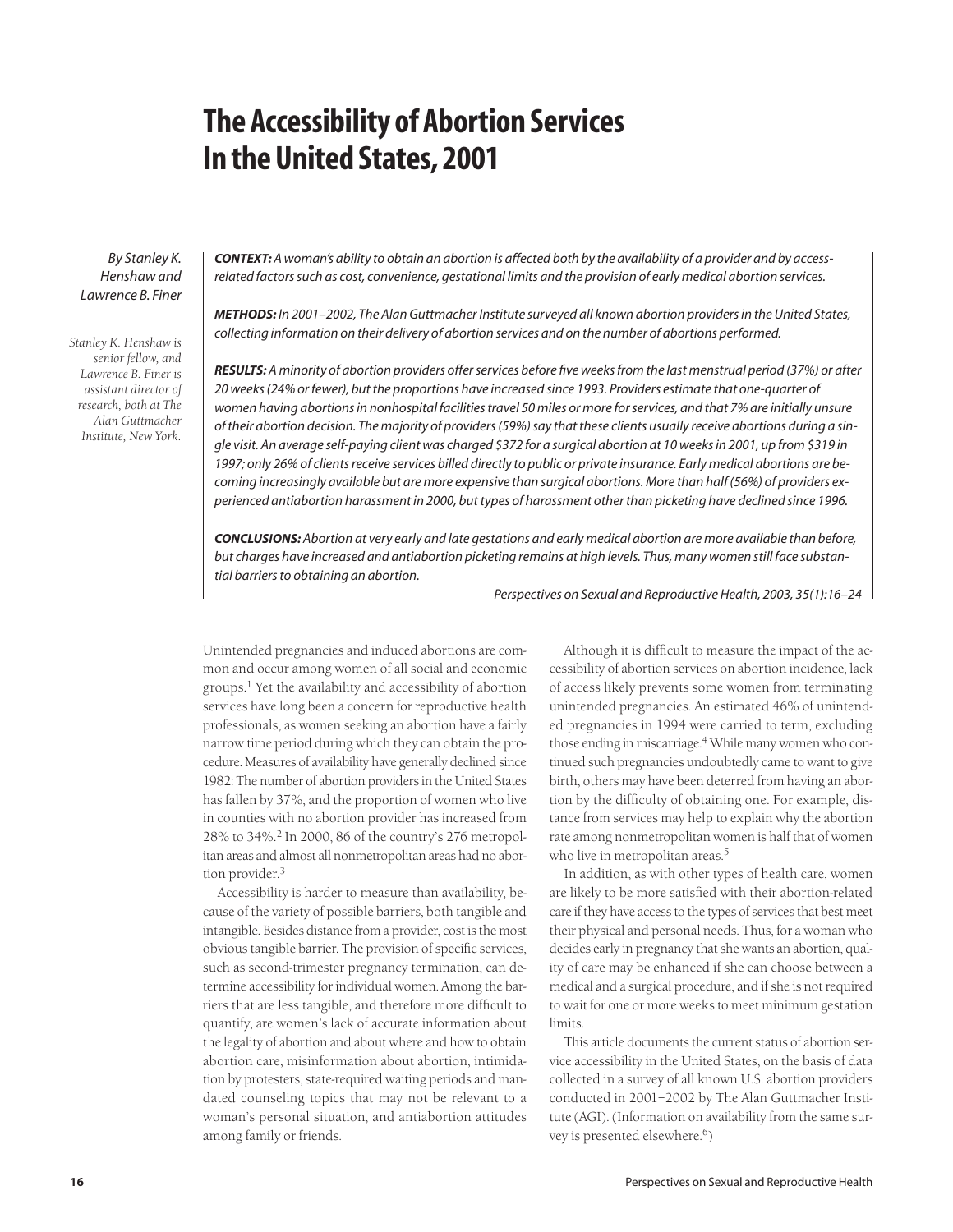#### **METHODS**

The 2001–2002 AGI Abortion Provider Survey was the 13th such survey of all known abortion providers in the United States. This survey is the only national source of information on the numbers and types of providers and their geographic distribution. In addition, for the United States as a whole and for most states, the AGI survey produces the most complete data available on the numbers of abortions performed.

The survey methodology has been described in detail elsewhere.<sup>7</sup> Briefly, we identified potential providers, beginning with facilities found to be offering abortion services in 1996 through the prior AGI Abortion Provider Survey. Possible new providers were added on the basis of information from a variety of sources (e.g., telephone yellow pages, Planned Parenthood affiliates and World Wide Web listings), and past providers that had closed or that no longer offered abortion services were purged from the list. After four mailings and extensive telephone follow-up of nonrespondents, we identified 1,819 facilities where abortions were performed in 2000; this article analyzes information from these providers.

All respondents were asked about the number of abortions provided at their facility in 1999 and 2000, the minimum and maximum gestational ages at which abortion services were offered, the availability of early medical abortion (using either mifepristone or methotrexate) and the conditions under which this service is provided.

We classified providers into four types: hospitals; abortion clinics (defined as nonhospital facilities where half or more of patient visits are for abortion services); other clinics (all other nonhospital facilities with names suggesting a clinic structure, as well as physicians' offices where 400 or more abortions were performed in 2000); and physicians' offices (or facilities with names suggesting that they are physicians' private practices) where fewer than 400 abortions were performed. Facilities were also classified according to the number of abortions provided, rounded to the nearest 10.

As in the earlier surveys, we asked nonhospital providers how far they thought abortion clients lived from the facility, how much they charged for abortions at various gestations, what sources women used to pay for services and whether the facility experienced any antiabortion harassment. To track trends in these aspects of accessibility, we compare the results of the current survey with data from AGI surveys covering 1992-1993<sup>8</sup> and 1996-1997.<sup>9</sup> (Information on the latter survey's methodology has been published elsewhere.10)

We obtained more detailed information from nonhospital providers that offered early medical abortions: the number performed during the first half of 2001; gestational limits; for mifepristone abortions, the dosage used; and practices regarding home administration of misoprostol, counseling and follow-up. Other new questions for nonhospital providers were whether services were provided in a single visit and what proportion of clients they thought

were initially unsure about the abortion decision.

While two questions rely on providers' impressions, rather than on records or policies, both involve information that staff are likely to be aware of, because it is relevant to their service provision. The distance of clients' homes from the facility is known from their addresses and from planning for follow-up care; additionally, providers know what area they have targeted, and often advertised in, as their service area. Similarly, staff typically have an impression of the proportion of clients who are unsure of their abortion decision when they arrive, because assessing the firmness of a woman's decision is part of abortion counseling, and the administrators and physicians who completed the questionnaire would be aware of when extra counseling has been required and when women have left without having an abortion.

Most survey questions were worded in the present tense and referred to the time at which the survey was completed. For convenience of presentation, we considered questions asked in the present tense to refer to 2001, since the large majority of responses arrived in that year. The questions about harassment, however, referred specifically to providers' experiences in 2000.

Other than the number of abortions, gestational limits and the provision of early medical abortion, the items reported here were asked only of nonhospital facilities, because the medical records staff who completed many of the hospital questionnaires are unable to answer questions about the functioning of the abortion service. The results nevertheless represent the experience of most women having abortions, since nonhospital providers performed 95% of all abortions in 2000.<sup>11</sup>

We obtained information on gestational limits from 77% of the 1,216 nonhospital abortion providers surveyed in 2000, information on charges from 72% and data on other items from 52–55%. The large majority of providers with missing data did not return the questionnaire; through follow-up telephone calls to the facility or from other sources, we were able to obtain information on the number of abortions performed, gestational limits and charges, but not on most other questions.

Response rates were higher for nonhospital facilities and for facilities with large caseloads than for hospitals and smaller facilities. For example, information on gestational limits was obtained for only 35% of hospitals, compared with 77% of nonhospital providers, and for 81% of facilities performing 1,000 or more abortions, versus 65% of those performing fewer than 30. We therefore weighted all results to reflect the correct national proportions according to facility type and caseload. To account for item-specific nonresponse, we used different weights for each variable. Most data presented here refer to the characteristics of providers. However, where the focus is on the experience of the typical woman obtaining an abortion, we also weighted the results by the number of abortions reported by each facility in 2000, since numbers of abortions in 2001 were not available.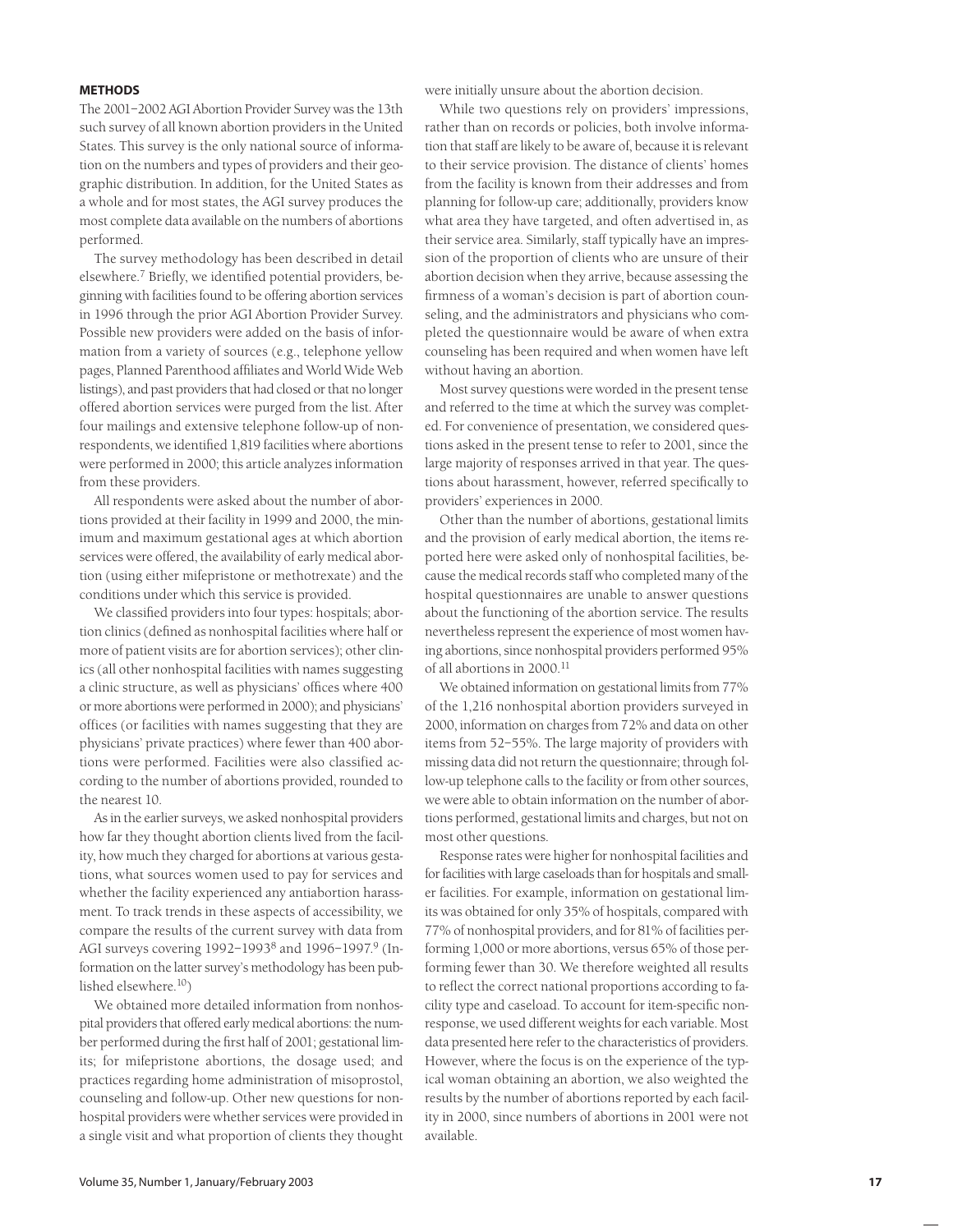

*FIGURE 1. Percentage of facilities performing abortions, by gestational age at which abortions are performed, according to type of facility, 2001*

## **FINDINGS Gestational Limits**

Providers typically set a minimum and maximum gestation at which they are willing and able to perform an abortion. These limits are expressed as the number of weeks since the woman's last menstrual period (LMP). Thirty-seven percent of facilities that offer abortion services provide either surgical or medical abortions at four weeks or less LMP (Figure 1), often for any pregnancy that can be confirmed by ultrasound or even a pregnancy test. This represents a sharp increase from the level of 7% reported in 1993 (not shown). Eighty-two percent of abortion facilities perform abortions at six weeks LMP (Figure 1). Abortion clinics are more likely than other types of facilities to offer abortions at five and six weeks LMP.

More than 90% of all abortion providers offer services at 8–10 weeks LMP. However, the proportion drops with each additional week of gestation after eight weeks LMP (typically four weeks after the woman's first missed period) and declines steeply after 12 weeks. At 20 weeks, for example, only 33% of all providers offer abortion services, and at 21 weeks, 24% still do so.

Hospitals and abortion clinics are much more likely than other providers to offer services past 12 weeks. At 13–15 weeks LMP, a higher proportion of abortion clinics than of hospitals perform abortions, while at 17–23 weeks LMP, the reverse is true. (Many hospitals, however, provide very few abortions and do so only in extraordinary circum-

\*We weighted these responses by the number of abortions provided in 2000.

†The East South Central region consists of Alabama, Kentucky, Mississippi and Tennessee; the West North Central states are Iowa, Kansas, Minnesota, Missouri, Nebraska, North Dakota and South Dakota; and the Middle Atlantic states are New Jersey, New York and Pennsylvania.

stances, such as when the fetus has an abnormality or the pregnancy poses severe health risks to the woman.) After 24 weeks LMP, the number of providers offering abortion services again drops off sharply. Only 2% of all abortion providers (approximately 11 hospitals and 19 abortion clinics) provide abortions at 26 weeks.

The proportion of all facilities offering abortion services at 20 weeks increased from 22% in 1993 and 25% in 1997 to 33% in 2001, for a 50% increase over the period. However, because the overall number of abortion providers has declined, the number offering such services increased only 16%, from 524 in 1993 and 511 in 1997 to 607 in 2001. A majority of facilities providing abortions at 17–24 weeks LMP are hospitals, although a majority of abortions at each gestational age are probably performed in abortion clinics (not shown).

#### **Distance Traveled**

Respondents estimated that 8% of women having abortions in nonhospital facilities travel more than 100 miles to obtain this service, and that an additional 16% travel 50–100 miles.\* Travel patterns appear to have changed little over time. In both 1993 and 1997, providers also reported that 24% of clients traveled at least 50 miles, including 8% and 7%, respectively, who traveled more than 100 miles.

The proportion traveling long distances varies by geographic region. In the East South Central and the West North Central states, 43% and 37%, respectively, of women travel at least 50 miles to obtain an abortion, including 14–15% who travel more than 100 miles. In contrast, only 11% of women in the Middle Atlantic states travel 50 miles or more.†

In general, clients of large providers are the most likely to travel great distances. Only 6% of clients of providers that perform fewer than 30 abortions a year travel 50 miles or more, compared with 26% of clients of providers that perform 1,000–4,990 abortions and 18% of women see-

#### *TABLE 1. Mean, median and range in charges for nonhospital surgical abortion, by weeks of gestation, according to type of facility, 2001*

| Weeks of<br>gestation<br>and charge | All       | Abortion<br>clinics | Other<br>clinics | Physicians'<br>offices |  |
|-------------------------------------|-----------|---------------------|------------------|------------------------|--|
| 6 weeks                             |           |                     |                  |                        |  |
| Mean charge                         | \$461     | \$362               | \$440            | \$599                  |  |
| Median charge                       | 375       | 340                 | 375              | 500                    |  |
| Range                               | 150-4,000 | 170-1,380           | 150-4,000        | 150-1,765              |  |
| 10 weeks                            |           |                     |                  |                        |  |
| Mean charge                         | 468       | 364                 | 426              | 632                    |  |
| Median charge                       | 370       | 350                 | 370              | 500                    |  |
| Range                               | 150-4,000 | 170-1,380           | 150-4,000        | $200 - 1,765$          |  |
| 16 weeks                            |           |                     |                  |                        |  |
| Mean charge                         | 774       | 720                 | 758              | 855                    |  |
| Median charge                       | 650       | 650                 | 632              | 700                    |  |
| Range                               | 250-4,000 | $300 - 2,200$       | 250-4,000        | 300-3,000              |  |
| 20 weeks                            |           |                     |                  |                        |  |
| Mean charge                         | 1,179     | 1,290               | 1,178            | 1,051                  |  |
| Median charge                       | 1,042     | 1,100               | 1,100            | 1,000                  |  |
| Range                               | 300-3,000 | 675-3,000           | 450-2,500        | $300 - 2,000$          |  |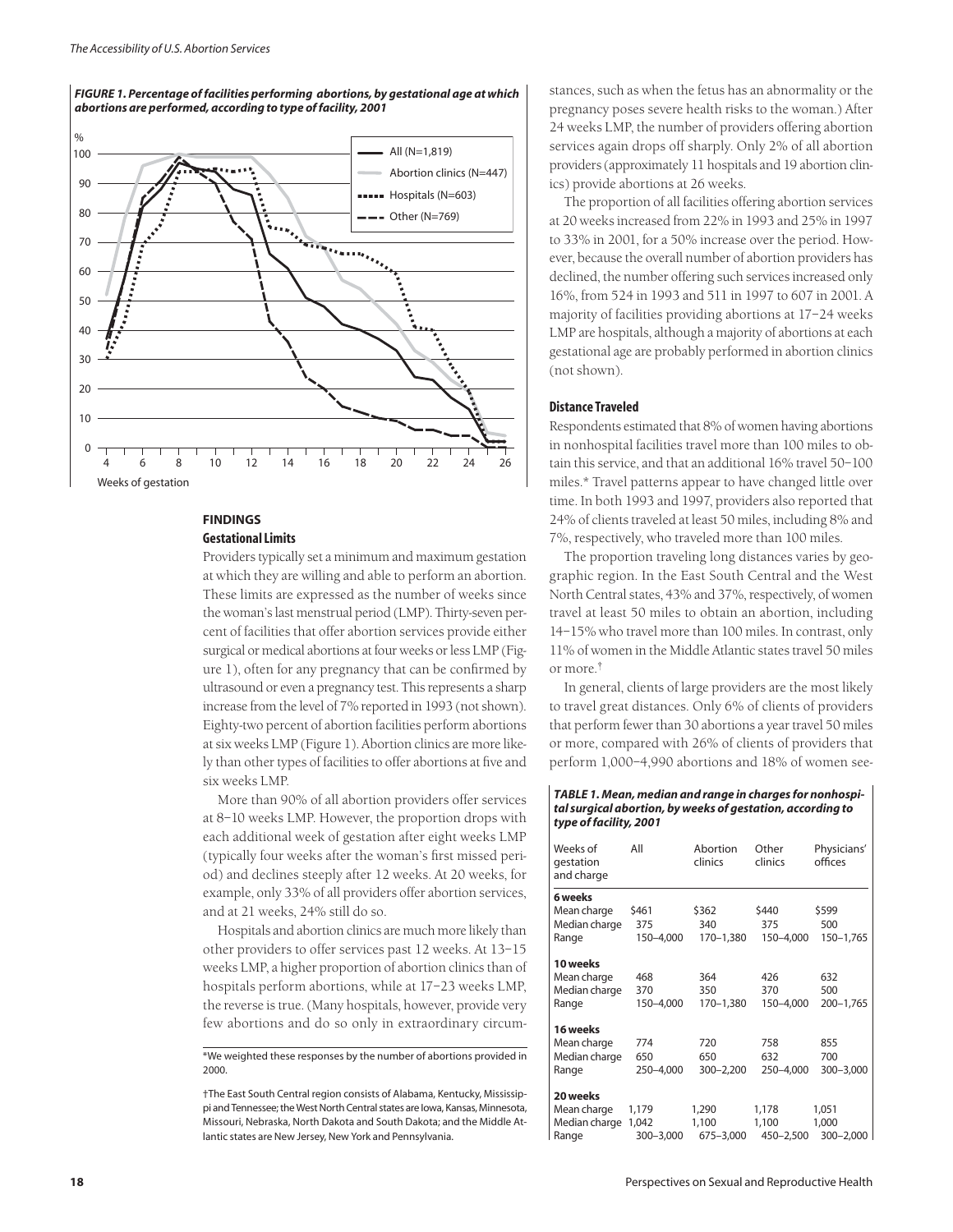| TABLE 2. Mean charge for nonhospital surgical abortion at |
|-----------------------------------------------------------|
| 10 weeks of gestation, by caseload, according to type of  |
| facility, 2001                                            |

| Caseload     | All   | Abortion<br>clinics | Other<br>clinics | Physicians'<br>offices |
|--------------|-------|---------------------|------------------|------------------------|
| $30$         | \$787 | $\ast$              | \$827            | \$782                  |
| $30 - 390$   | 488   | 353                 | 434              | 528                    |
| 400-990      | 368   | 362                 | 372              | na                     |
| 1,000-4,990  | 369   | 365                 | 381              | na                     |
| $\geq 5,000$ | 356   | 350                 | $*$              | na                     |

\*Too few cases to produce reliable statistics. *Note:* na=not applicable, because physicians' offices responsible for 400 or more abortions are classified as clinics.

ing providers that perform 5,000 or more abortions annually. Some 26% of clients of abortion clinics (which tend to have larger caseloads than other providers) travel at least 50 miles to obtain an abortion, compared with 16–18% of clients of other types of facilities.

Traveling a long distance to a provider can be difficult for women who need to make two or more trips to the abortion facility. In 2001, four states\* had legislation requiring most or all clients to receive specified in-person counseling at least 24 hours before the procedure is performed. Such requirements usually necessitate two trips to the abortion provider. In other states, most women can obtain abortion counseling and medical services in a single visit.

Fifty-nine percent of nonhospital providers nationally and 60% of providers in states that do not require in-person advance counseling said that their clients usually obtain abortions in a single visit, while 15% and 14%, respectively, said that this never happens. Single-visit service is highly associated with caseload: All facilities that provided 5,000 or more abortions in 2000 usually perform abortions in a single visit, compared with only 20% of facilities providing fewer than 30 abortions (not shown).

Distance may also be a barrier for women who are uncertain about how to resolve a pregnancy and who first seek counseling about that decision at an abortion facility. They may then need time to consider the decision before having an abortion, if that is their choice. Nonhospital providers estimate that 7% of their clients arrive unsure; this proportion is slightly lower at larger clinics. Since some women presumably decide against an abortion, the proportion of all women having an abortion who were unsure of their decision when they first visited an abortion provider is probably lower than 7%.

# **Charges**

We asked each nonhospital provider to indicate the usual charges that a woman would incur at that location for an abortion (with local anesthesia) at various gestations, including fees for any services always required for an abortion client, even if these are not billed through the provider (e.g., laboratory tests). On average, surveyed facilities charge \$468 for a surgical abortion at 10 weeks LMP (Table 1).<sup>†</sup> The lowest average charge (\$364) is reported by specialized abortion clinics, and the highest average charge (\$632) is reported by physicians' offices. The range of charges is

wide (from \$150 to \$4,000), and the median (\$370) is lower than the mean, which is influenced by a few facilities that have very high charges.

As a pregnancy advances into the second trimester, the abortion procedure becomes more complex, because it requires more time and more skill on the part of the clinician, and charges increase. At 16 weeks, the mean and median charges (\$774 and \$650, respectively) are more than half again the amounts at 10 weeks (Table 1). At 20 weeks, the mean and median charges increase to \$1,179 and \$1,042, respectively. In the second trimester, charges vary relatively little by type of provider, but the range remains wide, with some providers charging 2–5 times the average.

We also examined mean charges for abortions at 10 weeks LMP by the provider's caseload (i.e., the number of abortions performed). Charges are approximately twice as high in facilities that perform fewer than 30 abortions per year as in those that perform 400 or more. Caseload has little relationship to charges among abortion clinics or among other types of clinics that perform 400 or more abortions per year (Table 2).

By weighting the survey responses by caseload, we determined the amount paid by the average self-paying client, rather than the amount charged by the average facility. The mean amount paid by clients (\$372) is lower than the mean amount charged by the typical provider, since larger providers (especially abortion clinics) tend to charge lower fees. Clients at abortion clinics and other types of clinics pay about the same as the average (\$367 and \$376, respectively), but clients obtaining an abortion at a doctor's office pay substantially more (\$471).

In current dollars (the amount paid at the time), the average self-paying client's payment for an abortion at 10 weeks LMP has increased steadily over time—from \$200 in 1983 to \$319 in 1997, and to \$372 in 2001 (Figure 2, page 20). When inflation in the cost of living (as measured by the Consumer Price Index for all items) is taken into account, the amount changed little between 1983 and 1997, but increased by 9% (\$30) from 1997 to 2001. When compared with the amounts paid for other medical care, the amount paid for abortion services fell from 1983 to 1997, and then increased by 5% (\$17) between 1997 and 2001.

†We focus on abortions at 10 weeks LMP because almost all providers perform abortions at this gestation. In addition, the charge for a surgical abortion at six weeks (and probably throughout the first trimester) is about the same as at 10 weeks. Charges at 10 weeks LMP are representative of the medical costs for most women having abortions, because 88% of abortions occur within the first trimester (source: U.S. Bureau of the Census, *Statistical Abstract of the United States: 2001,* 121st ed., Washington, DC: U.S. Bureau of the Census, 2001, Table 93).

<sup>\*</sup>Louisiana, Mississippi, Utah and Wisconsin required in-person counseling with the attending or referring physician at least 24 hours before the abortion is performed. Only 2% of all providers, and none of those that performed 5,000 or more abortions in 2000, were located in these states. (Ten other states required a delay after mandatory counseling, but permitted the counseling to be delivered by telephone or another means that did not require a visit.) In some cases, it may be permissible, but often not practical, for a woman to receive the mandatory counseling without visiting the abortion facility. (Source: NARAL Foundation, *Who Decides? A Stateby-State Review of Abortion and Reproductive Rights,* 10th ed., Washington, DC: NARAL Foundation, 2001.)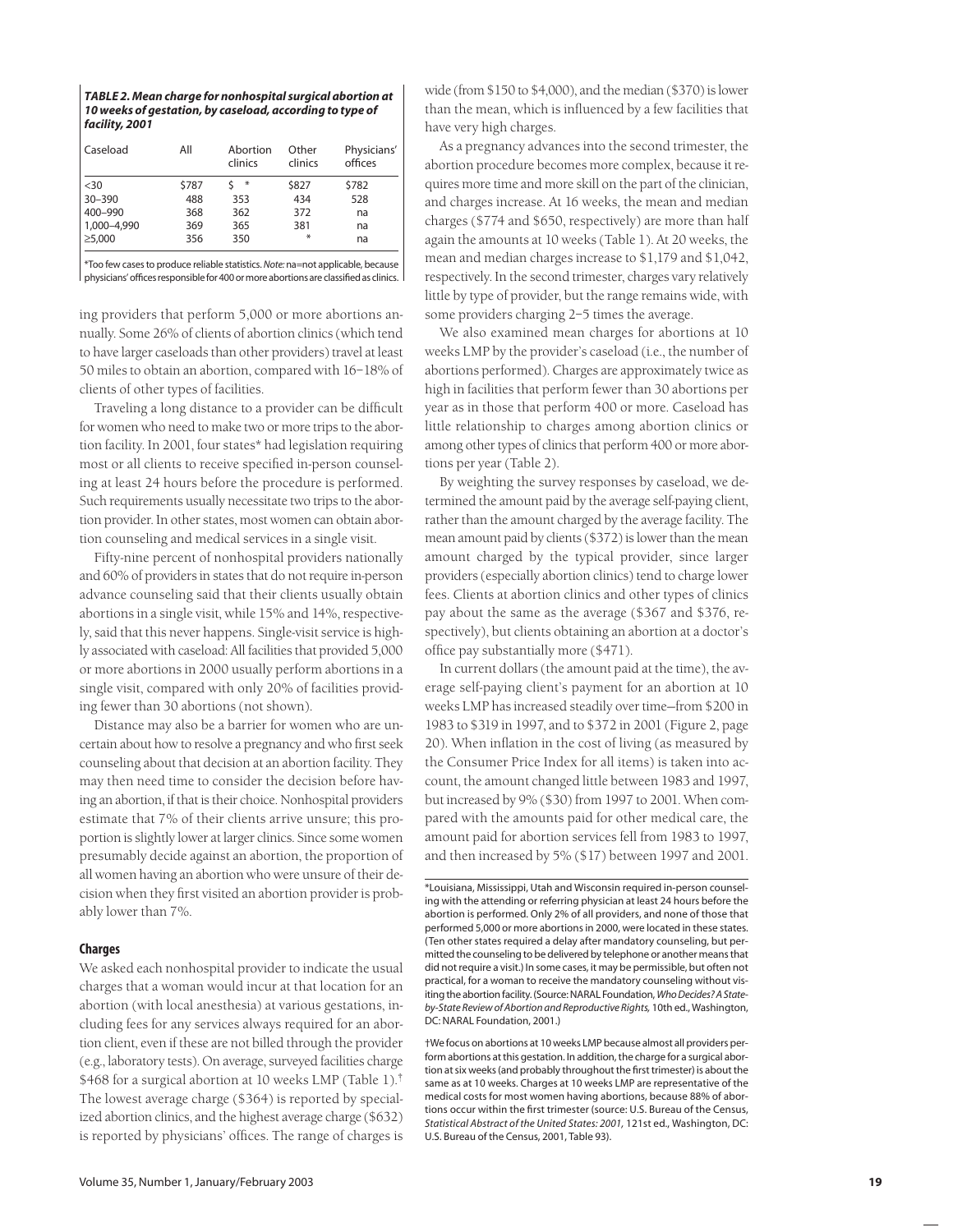

#### *FIGURE 2. Mean amount paid for a nonhospital abortion at 10 weeks LMP, by dollar measure, selected years, 1983–2001*

#### **How Women Pay**

According to estimates by nonhospital providers, a large majority of women (74%) pay for their abortions with their own money or with funds they obtain from their partner, family or others (Table 3). In an unknown proportion of these cases, the women obtain subsequent reimbursement from health insurance. Included among self-paying clients are women for whom the facility reduces the fee or provides the service without charge (12%); some of these may receive partial support from one of the many funds that subsidize abortions for poor women.<sup>12</sup> The proportion of clients who are charged reduced fees rises with the facility caseload, from 5% at the smallest providers to 15% at the largest (not shown).

Although the federal government pays for abortions through Medicaid only in cases of rape, incest and life endangerment, 16 states cover abortions under their Medicaid programs, either voluntarily or under court order.\* Providers reported that about 13% of abortions are reimbursed by Medicaid; almost all of these occur in Medicaidfunding states (Table 3). An estimated 13% of abortions are covered by private insurance billed directly by the facility.

Other payment sources also vary between Medicaidfunding states and nonfunding states. Specifically, 19% of abortions in Medicaid-funding states are billed to private insurance, compared with only 8% in other states. As of December 2000, four states† of the 34 that do not fund abortions under Medicaid had legislation prohibiting private

†Idaho, Kentucky, Missouri and North Dakota.

insurance from covering abortions except under an optional rider at additional cost, but these could not account for much of the difference between Medicaid-funding and nonfunding states. Evidently, some of the same state characteristics that influence states to cover abortion under Medicaid influence private insurers to cover abortion.

The proportion of providers that bill private insurance for their clients' abortions is higher than average for nonhospital providers performing fewer than 30 abortions per year and for physicians' offices (45% and 27%, respectively not shown). Direct billing of private insurance is most common in the Northeast (27%) and is least common in the South (5%). The proportion of clients for whom the provider billed private insurance has increased since 1997, when a similar question indicated that only 3% of clients benefited from direct insurance billing (not shown).

### **Early Medical Abortion**

One-third of abortion facilities provided early medical abortions in the first half of 2001, and this proportion was increasing rapidly.13 An estimated 37,000 early medical abortions occurred in this time period; 35,000 of them were provided by nonhospital facilities. One-quarter of early medical abortions in nonhospital facilities were performed using methotrexate, which was available before the Food and Drug Administration (FDA) approved mifepristone in September 2000. However, 82% of medical abortion providers were using mifepristone—although some of these used methotrexate as well. Both drugs are used in conjunction with misoprostol, a prostaglandin that is administered within several days of the mifepristone or methotrexate to cause contractions and expel the products of conception.

The FDA-approved labeling specifies a fairly restrictive protocol for abortion using mifepristone: use within the first seven weeks of gestation; a mifepristone dose of 600 mg; misoprostol administered orally in the physician's office; and a follow-up visit to the provider for an examination to confirm that the pregnancy has been completely terminated. However, experts who have reviewed published studies have concluded that more convenient and lessexpensive procedures are equally safe and effective.<sup>14</sup> How providers structure their early medical abortion services influences the number of locations where the method is

*TABLE 3. Percentage distribution of abortions performed in nonhospital facilities, by clients' source of payment, according to whether the facility is in a state that covers abortion under Medicaid, 2001*

| Source of payment | All<br>$(N=637)$ | State covers<br>$(N=360)$ | State does<br>not cover<br>$(N=277)$ |  |  |
|-------------------|------------------|---------------------------|--------------------------------------|--|--|
| Self              | 74               | 55                        | 91                                   |  |  |
| Full fee          | 62               | 43                        | 79                                   |  |  |
| Reduced fee       | 12               | 12                        | 12                                   |  |  |
| Medicaid          | 13               | 27                        | <1                                   |  |  |
| Private insurance | 13               | 19                        | 8                                    |  |  |
| Total             | 100              | 100                       | 100                                  |  |  |
|                   |                  |                           |                                      |  |  |

*Notes:* Percentages are weighted to represent women having abortions in nonhospital facilities. Ns are unweighted.

<sup>\*</sup>As of September 2000, the following states funded medically necessary abortions through Medicaid: California, Connecticut, Hawaii, Idaho, Illinois, Maryland, Massachusetts, Minnesota, Montana, New Jersey, New Mexico, New York, Oregon, Vermont, Washington and West Virginia. Alaska and Arizona were in violation of court orders to fund medically necessary abortions (source: reference 30).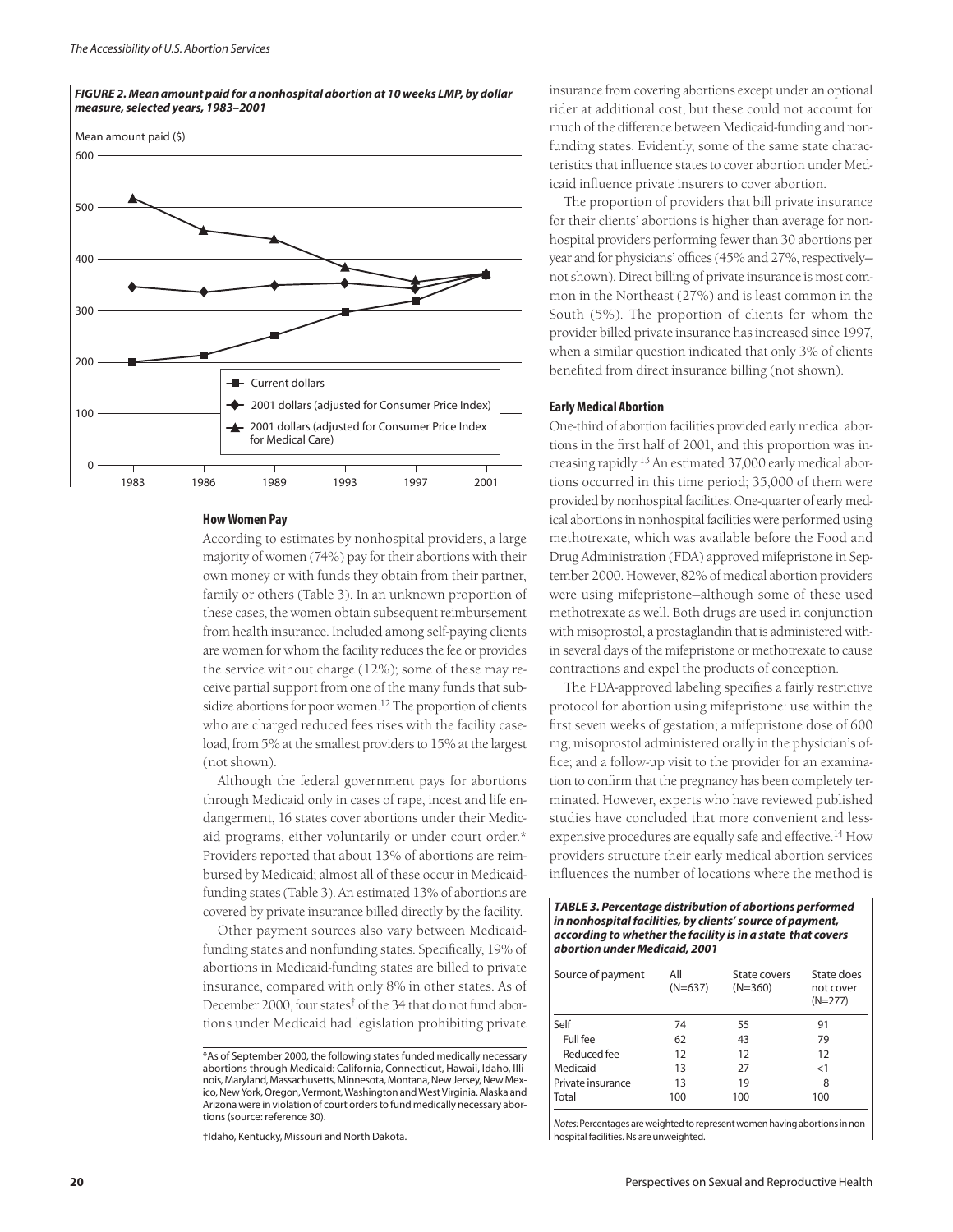offered, the proportion of women who are eligible, the charges to clients and the convenience of the method from the client's point of view.

Table 4 shows information on the protocols used and experiences of nonhospital abortion providers offering early medical abortion services, including separate data for providers that performed 50 or more medical abortions from January through June 2001 and those that performed fewer.\* Overall, the majority (67%) of medical abortion providers offered the service very early in pregnancy: These providers either set a minimum limit at or before 28 days LMP (45%), required only that the pregnancy be confirmed by a laboratory test (7%) or sonogram (9%), or had no minimum gestation requirement (6%). Seventy-six percent set their maximum gestation limits at or below seven weeks LMP, in line with the mifepristone labeling approved by the FDA; the remaining 24% used the method past seven weeks, on the basis of evidence from clinical studies,<sup>15</sup> following mifepristone practice in Britain and elsewhere.<sup>16</sup> More experienced providers (i.e., those with larger medical abortion caseloads) were more likely than the lessexperienced to offer the method before 29 days and after seven weeks LMP.

The great majority of providers of early medical abortion used a dose of 200 mg of mifepristone (83%), and most permitted the client to take the misoprostol at home rather than requiring her to return to the abortion facility to receive it (84%). Both practices were more common among providers that did 50 or more medical abortions than among less-experienced providers.

Most providers (74%) reported that counseling for medical abortion takes more time than does counseling for surgical abortion. A large minority (43%) said that fewer than 10% of early medical abortion clients called with questions or problems, but one-third reported that 20% or more did so. Calls from one-fifth or more of clients were less common among the more experienced providers.

Unlike a surgical abortion, an early medical abortion is not completed during the woman's appointment with the provider, making follow-up important for ascertaining that the abortion has been completed. Therefore, providers usually attempt to contact clients who miss their follow-up appointments, to make sure that they are no longer pregnant. Respondents said that in early 2001, pregnancy termination was confirmed for almost all of their clients—for 91% in a return visit, and for 3% by telephone or other contact. (Six percent of clients were lost to follow-up.)

The mean charges for a mifepristone abortion and for a methotrexate abortion were \$490 and \$438, respectively, during the first half of 2001 (not shown). Providers who used 600 mg of mifepristone charged \$74 more, on average, than providers who used 200 mg. More than two in five providers (43%) charged between \$400 and \$499 for mifepristone,

*TABLE 4. Percentage distribution of nonhospital abortion providers, by selected early medical abortion protocols and experiences, according to medical abortion caseload in first half of 2001*

| Protocols and experiences                                      | Total     | Caseload          |                        |  |  |  |
|----------------------------------------------------------------|-----------|-------------------|------------------------|--|--|--|
|                                                                | $(N=358)$ | $50$<br>$(N=218)$ | $\geq 50$<br>$(N=140)$ |  |  |  |
| <b>Minimum gestation</b>                                       |           |                   |                        |  |  |  |
| No minimum                                                     | 6         | 7                 | 5                      |  |  |  |
| Positive pregnancy test                                        | 7         | $\overline{4}$    | 12                     |  |  |  |
| Visible sac on sonogram                                        | 9         | 9                 | 10                     |  |  |  |
| ≤28 days                                                       | 45        | 39                | 53                     |  |  |  |
| >28 days                                                       | 33        | 41                | 20                     |  |  |  |
| <b>Maximum gestation</b>                                       |           |                   |                        |  |  |  |
| ≤7 weeks                                                       | 76        | 83                | 66                     |  |  |  |
| 8 weeks                                                        | 12        | 10                | 14                     |  |  |  |
| ≥9 weeks                                                       | 12        | 8                 | 19                     |  |  |  |
|                                                                |           |                   |                        |  |  |  |
| Mifepristone dosage used*                                      |           |                   |                        |  |  |  |
| 200 mg                                                         | 83        | 76                | 93                     |  |  |  |
| 600 mg<br>Other                                                | 15<br>2   | 21<br>3           | 7<br>0                 |  |  |  |
|                                                                |           |                   |                        |  |  |  |
| <b>Permits home administration</b><br>of misoprostol           |           |                   |                        |  |  |  |
| Yes                                                            | 84        | 78                | 93                     |  |  |  |
| No                                                             | 16        | 22                | 7                      |  |  |  |
|                                                                |           |                   |                        |  |  |  |
| <b>Counseling time required</b>                                |           |                   |                        |  |  |  |
| More than for surgical abortion                                | 74        | 80                | 64                     |  |  |  |
| The same as for surgical abortion                              | 24        | 19<br>1           | 32<br>4                |  |  |  |
| Less than for surgical abortion                                | 2         |                   |                        |  |  |  |
| % of clients who call with                                     |           |                   |                        |  |  |  |
| problems/questions                                             |           |                   |                        |  |  |  |
| $0 - 4$                                                        | 23        | 24                | 21                     |  |  |  |
| $5 - 9$                                                        | 20        | 16                | 25                     |  |  |  |
| $10 - 19$                                                      | 24        | 21                | 28                     |  |  |  |
| $20 - 100$                                                     | 34        | 39                | 26                     |  |  |  |
|                                                                |           |                   |                        |  |  |  |
| <b>How pregnancy termination</b><br>is confirmed†              |           |                   |                        |  |  |  |
| By office visit                                                | 91        | 93                | 88                     |  |  |  |
| By other means                                                 | 3         | 2                 | 4                      |  |  |  |
| Not confirmed                                                  | 6         | 5                 | 8                      |  |  |  |
|                                                                |           |                   |                        |  |  |  |
| Charge for mifepristone abortion*                              |           |                   |                        |  |  |  |
| \$0-399                                                        | 19        | 21                | 15                     |  |  |  |
| \$400-449                                                      | 17        | 16                | 18                     |  |  |  |
| \$450-499                                                      | 26        | 20                | 35                     |  |  |  |
| ≥\$500                                                         | 38        | 43                | 32                     |  |  |  |
| Charge for mifepristone vs. surgical<br>abortion at six weeks‡ |           |                   |                        |  |  |  |
| Mifepristone costs less                                        | 9         | 14                | 3                      |  |  |  |
| Both are the same                                              | 21        | 22                | 18                     |  |  |  |
| Mifepristone costs \$1-99 more                                 | 25        | 19                | 35                     |  |  |  |
| Mifepristone costs \$100-199 more                              | 29        | 29                | 30                     |  |  |  |
| Mifepristone costs ≥\$200 more                                 | 15        | 16                | 14                     |  |  |  |
| <b>Charge includes surgical</b>                                |           |                   |                        |  |  |  |
| completion when needed                                         |           |                   |                        |  |  |  |
| Yes<br>No                                                      | 80        | 71<br>29          | 95<br>5                |  |  |  |
|                                                                | 20        |                   |                        |  |  |  |
| Total                                                          | 100       | 100               | 100                    |  |  |  |

\*Excludes providers who used only methotrexate. †Mean percentages. ‡Among those that provided both surgical and mifepristone abortions. *Note:* Significance tests were not conducted because this is a census, not a sample survey.

and 38% charged \$500 or more (Table 4). Providers with relatively large medical abortion caseloads were more likely than those who did few procedures to charge \$450–499 and were less likely to charge \$500 or more.

Sixty-nine percent of providers who offered both surgi-

<sup>\*</sup>We set the division at 50 to separate out providers that are relatively experienced with early medical abortion while maintaining an adequate number of responses in each category. Presumably, providers with relatively large medical abortion caseloads best reflect how services are evolving as providers and women gain experience with early medical abortion.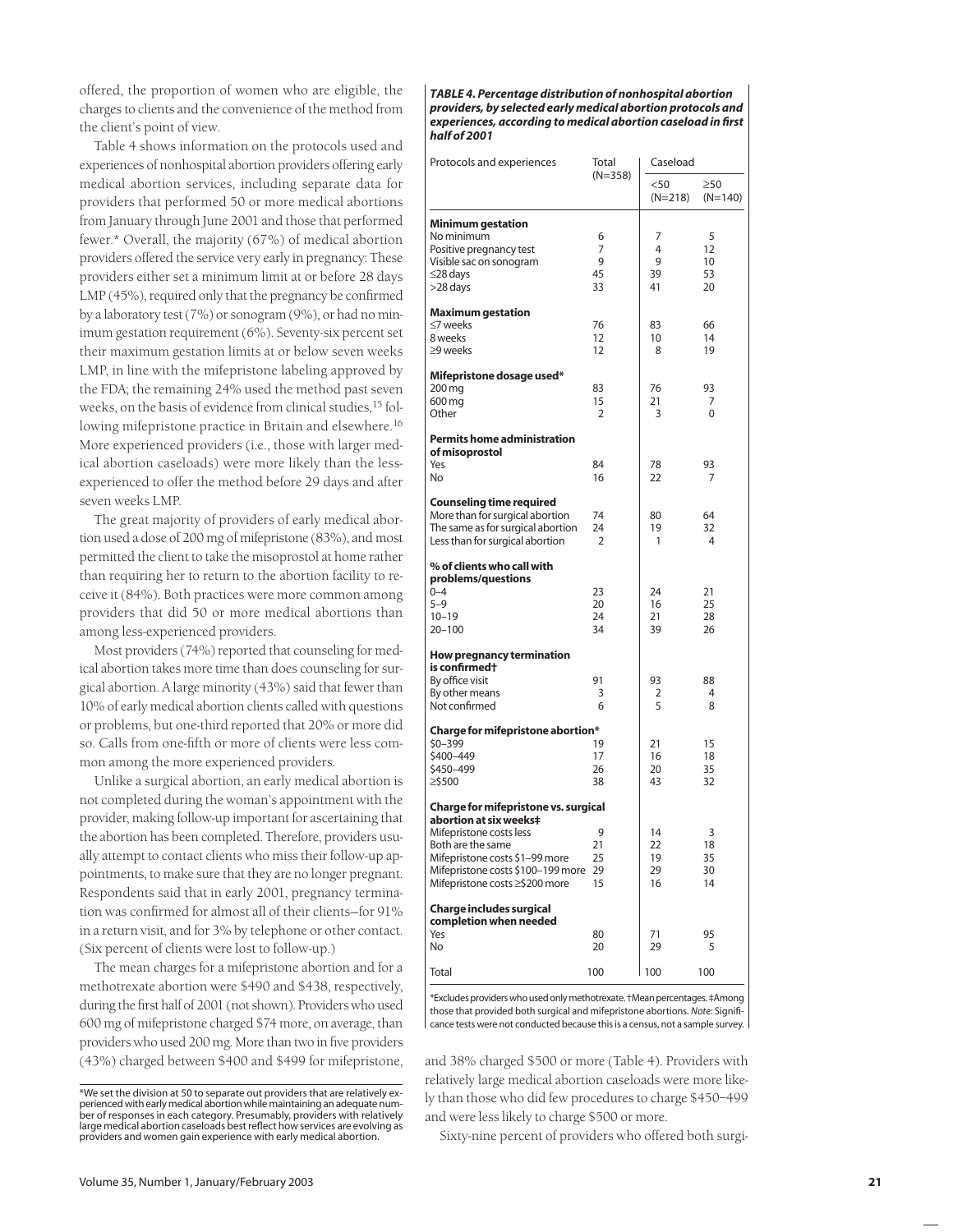*TABLE 5. Percentage of large nonhospital facilities that experienced any incidents of harassment, by type of harassment, according to year, 1985–2000; and percentage distribution of facilities, by number of incidents of harassment in 2000, according to type of harassment*

| Type of harassment                       | Year |      |      |      | No. of incidents in 2000 |    |         |               |          |       |
|------------------------------------------|------|------|------|------|--------------------------|----|---------|---------------|----------|-------|
|                                          | 1985 | 1988 | 1992 | 1996 | 2000                     | 0  | $1 - 4$ | $5 - 19$      | >20      | Total |
| Picketing                                | 80   | 81   | 83   | 78   | 80                       | 20 | 12      |               | 61       | 100   |
| Picketing plus<br>physical contact with/ |      |      |      |      |                          |    |         |               |          |       |
| blocking of patients                     | 47   | 46   | 50   | 32   | 28                       | 72 | 19      | 4             | 5        | 100   |
| Vandalism*                               | 28   | 34   | 42   | 24   | 18                       | 82 | 16      | $\mathcal{P}$ | $\Omega$ | 100   |
| Picketing of homes of staff              | 16   | 17   | 28   | 18   | 14                       | 86 | 11      |               |          | 100   |
| <b>Bomb threats</b>                      | 48   | 36   | 24   | 18   | 15                       | 85 | 15      | $\epsilon$ 1  | 0        | 100   |

\*Jamming of locks or physical damage. *Note:* Large nonhospital facilities are those that provide 400 or more abortions per year.

> cal abortions at six weeks and mifepristone abortions charged more for the latter, while 9% charged less. For 15%, the additional charge was \$200 or more. More experienced providers were slightly more likely to charge more for mifepristone, but charges varied little by type of provider (not shown).

> For 80% of medical abortion providers, the basic charge for a medical abortion included the cost of a subsequent vacuum aspiration, should an incomplete abortion or continuing pregnancy occur. Providers who performed at least 50 early medical abortions were much more likely than lessexperienced providers to include surgical completion in their basic charge (95% vs. 71%).

## **Harassment**

Many women seeking abortion face harassment by antiabortion protesters; this also affects a facility's ability to offer services. Each year, 56% of all nonhospital providers experience at least one of five types of harassment—picketing; picketing coupled with physical contact with or blocking of clients; vandalism (such as jamming of locks or other physical damage); picketing of the homes of staff; and bomb threats. Harassment is much more common in facilities with large abortion caseloads than in smaller facilities: The proportion experiencing one or more incidents ranges from 10% among facilities performing fewer than 30 abortions to 70% among those providing 400–990 abortions and to 100% of clinics providing 5,000 or more.

To avoid distortion caused by facilities with small caseloads (which vary in number from area to area and which affect relatively few women), we limited further analyses of harassment to large providers (those that performed 400 or more abortions in 2000). These providers accounted for 94% of all abortions in 2000.<sup>17</sup> Overall, 82% of these facilities experience any type of harassment in a given year. The proportion experiencing harassment is greatest in the Midwest (91%) and lowest in the West (78%).

Picketing is by far the most common type of antiabortion activity, reported by 80% of large providers (Table 5). Some 14–28% of large providers experience more extreme forms of harassment. A majority (61%) of facilities experience picketing at least 20 times a year. Other types of harassment usually occur fewer than five times per year at any one facility.

Since 1996, all of these forms of harassment except picketing have become less common. The proportions of large providers reporting picketing with physical contact, vandalism and picketing of staff members' homes have fallen by about half since 1992, when these activities were at their height. The proportion of large providers reporting bomb threats has fallen steadily, from 48% in 1985 to 15% in 2000.

## **DISCUSSION**

For many women, barriers to abortion services are significantly more common than are obstacles to other common types of reproductive health care. For example, only 13% of U.S. counties have an abortion provider,<sup>18</sup> while obstetric-gynecologic care is available in half of all counties.19 In 1997, 85% of counties had at least one publicly funded family planning clinic.<sup>20</sup> Depending on the circumstances of any given woman needing abortion services, she may have to cope with gestational limits, a long distance from a provider (the effects of which may be exacerbated if she needs to make two trips or is undecided about whether to have an abortion), travel and other expenses that may not be covered by insurance, a lack of choice of method of early medical abortion and antiabortion protesters. These are the potential barriers for which we have information; other factors, including restrictive legislation and attitudes, may also pose important problems for some women.

Gestational limits reduce the number of abortion providers available to specific women. Women frequently encounter such barriers when they seek an abortion during the second trimester. Many providers offer services only up to 12 or 14 weeks, because later abortions require more cervical dilation and greater skill on the clinician's part, the risk of complications is greater than with earlier abortions and the demand is less. When a fetal anomaly is discovered late in the second trimester, the woman may find that facilities where the pregnancy can be terminated are difficult to locate and are far from her home. Nonetheless, the number of facilities where second-trimester abortions are performed has increased in recent years.

A woman who discovers an unintended pregnancy at less than six weeks LMP may find that an abortion provider she contacts will not provide services then, but will ask her to wait until six weeks or later. Studies in the 1970s found a higher rate of continuing pregnancies after very early procedures.<sup>21</sup> Recent research has shown, however, that with high-resolution ultrasound and careful examination of the products of conception, early surgical abortions can be performed without an elevated risk of ectopic pregnancy or incomplete abortion, $22$  and that an increasing number of providers perform such early abortions. In addition, providers of surgical abortion increasingly are offering early medical abortion.

Distance from a provider continues to affect women's ability to obtain access to abortion services, presumably because of the difficulty and expense of arranging travel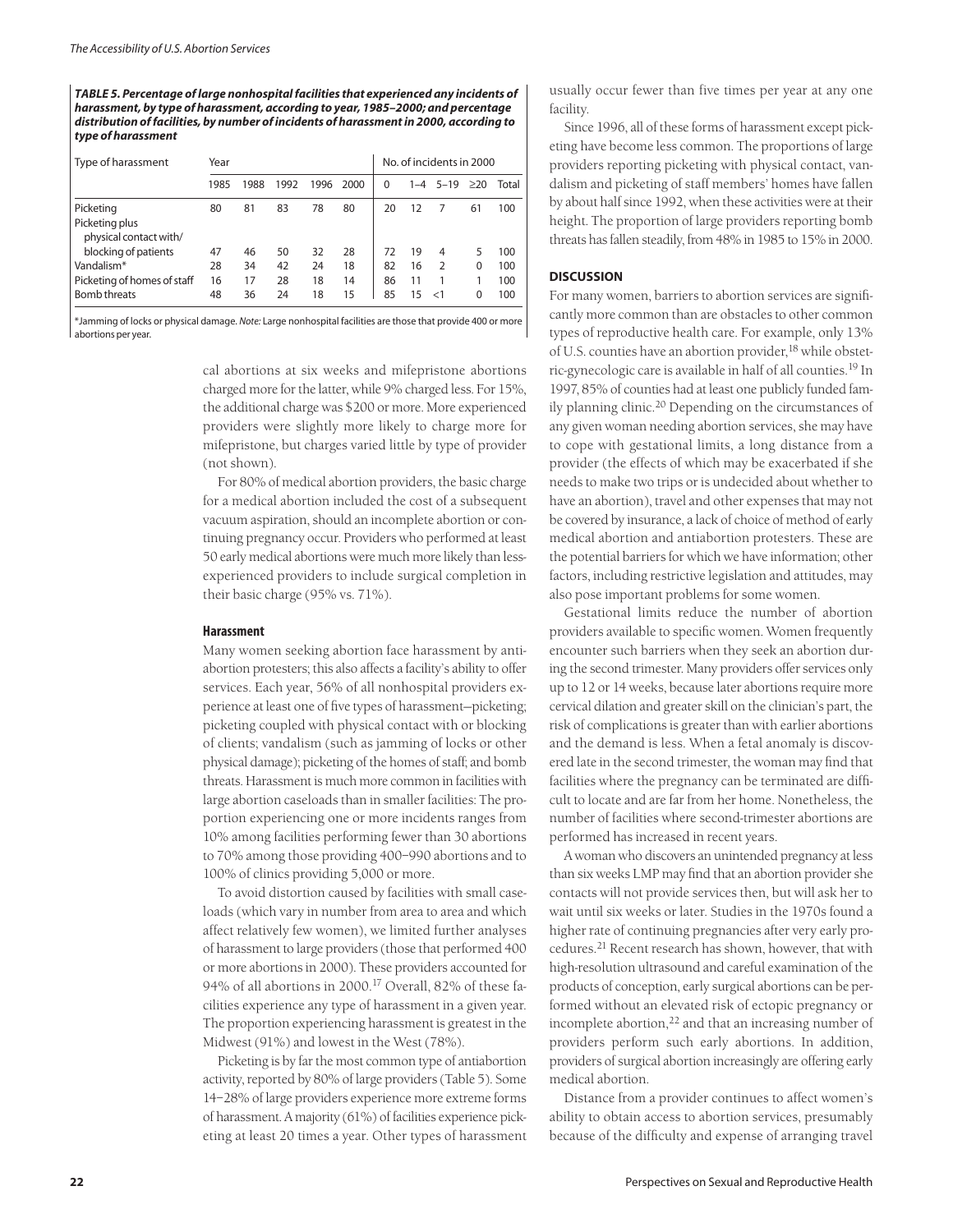and unfamiliarity with distant facilities.<sup>23</sup> Although a distance of 50 miles may not create any difficulty for some women, for others it may pose a significant problem. Providers estimate that 8% of women who have abortions travel more than 100 miles to do so, a proportion that has not changed in recent years. Women who are able to overcome the barrier of distance may nevertheless suffer consequences. In a survey conducted in 1987–1988, half of a national sample of women who were having an abortion at 16 weeks LMP or later cited difficulty in making arrangements as a cause of delay.24

For many women—especially for those who must travel long distances for services—the option of having the abortion in a single visit is important and lowers travel costs. A large majority of nonhospital abortion providers serve at least some clients in one visit. This practice is not permitted, however, in states that require face-to-face counseling by a physician at least a day before the procedure. The result in one state was a decrease in the number of resident women who obtained abortions.<sup>25</sup> Distance is also a factor for women who need to make multiple visits because they are uncertain about their abortion decision. Providers estimate that no more than 7% of clients arrive unsure at their first visit, however, and in such cases additional visits are responsive to the women's needs.

Another factor affecting access is the fee that clients pay, which averages \$372 at 10 weeks. This is a minimum figure, because many clients have additional expenses, such as for other services (intravenous sedation or general anesthesia), transportation, time lost from work and increased costs if the pregnancy is at a later gestation. Nonhospital providers directly bill Medicaid or other insurance for only 26% of their abortion clients, and for only 8% in states where Medicaid does not cover abortion. Whether because of Medicaid funding restrictions, a lack of insurance coverage, women's hesitancy to use insurance coverage for abortion or providers' inability to bill directly, most women pay directly for their abortion care.

While the cost of an abortion may seem moderate to some, many low-income women are likely to find it substantial. Between 18% and 35% of Medicaid-eligible women who would have abortions instead continue their pregnancies if public funding is unavailable.<sup>26</sup> The lack of Medicaid coverage may be the public policy that has the greatest impact on the number of women who want an abortion but are not able to obtain one. In addition, a woman's need to secure funds often causes abortions to be delayed; one study found that 22% of Medicaid-eligible women who had a second-trimester abortion would have terminated their pregnancy in the first trimester if Medicaid had covered abortion services.<sup>27</sup>

After a long period of stability, the average amount paid for a first-trimester abortion, adjusted for inflation, increased by 9% in recent years. These increased fees may reflect increased costs for physicians and other staff (to comply with state and federal regulations or to maintain the safety of the facility, staff and clients) or reduced competition among

abortion providers. The increased proportion of women whose health insurance is billed directly for abortion services somewhat offsets the effect of the increased fees.

Early medical abortion is a new development that increases women's options and is preferable to some women. Although it has the potential to make services available in geographic areas that were previously unserved, by mid-2001 there was little evidence of providers' offering only early medical abortion.<sup>28</sup> However, the number of surgical abortion providers who also offer early medical abortions has grown rapidly, and as of early 2002, two-thirds of National Abortion Federation members were providing early medical abortion.<sup>29</sup>

The protocols used to provide early medical abortions have an important effect on the cost of the method and the extent to which it meets women's needs. While practices reported in our survey may have changed since then, the results indicate that many providers, using evidence based on clinical studies, are offering mifepristone abortions with variations in the approved protocol. In particular, a large majority of providers use a smaller dose of mifepristone (200 mg rather than 600 mg) and allow the client to administer the prostaglandin herself at home. In addition, a substantial minority of providers use the method beyond the approved gestational limit of 49 days. If these practices prove to be safe and effective in clinical practice and are seen as preferable to providers and clients, almost all providers of medical abortion are likely to adopt them. The finding that the practices were used most by providers with the largest caseloads supports this expectation.

A majority of providers charge more for medical abortion than for surgical abortion at six weeks. This may reflect the cost of the drug, the greater amount of counseling time required for medical abortion than for surgical abortion, the number of calls from clients with problems or questions, and the greater perceived need for active follow-up of medical abortion clients, to ensure that the abortion was completed without complications. As providers gain experience with early medical abortion, however, these services may become more routine, and the additional expenses for medical abortion could fall.

Picketing remains prevalent at abortion facilities, especially at those with large caseloads. Other types of harassment have declined over time but have not disappeared. This decrease may reflect the impact that federal legislation to protect access to medical facilities has had in deterring illegal antiabortion activity, as well as the fact that by September 2000, 15 states had laws protecting access to clinics that provide reproductive health services.<sup>30</sup> Nevertheless, a majority of clinics reported being picketed at least 20 times a year, and many women seeking abortion are exposed to the stress of noisy and sometimes threatening protesters.31 In addition, we did not ask about new types of harassment, such as anthrax threats and photographing clients and staff for publication on the Internet.

In summary, barriers to abortion services remain substantial for many women. Although services are more avail*For many women, barriers to abortion services are significantly more common than are obstacles to other common types of reproductive health care.*